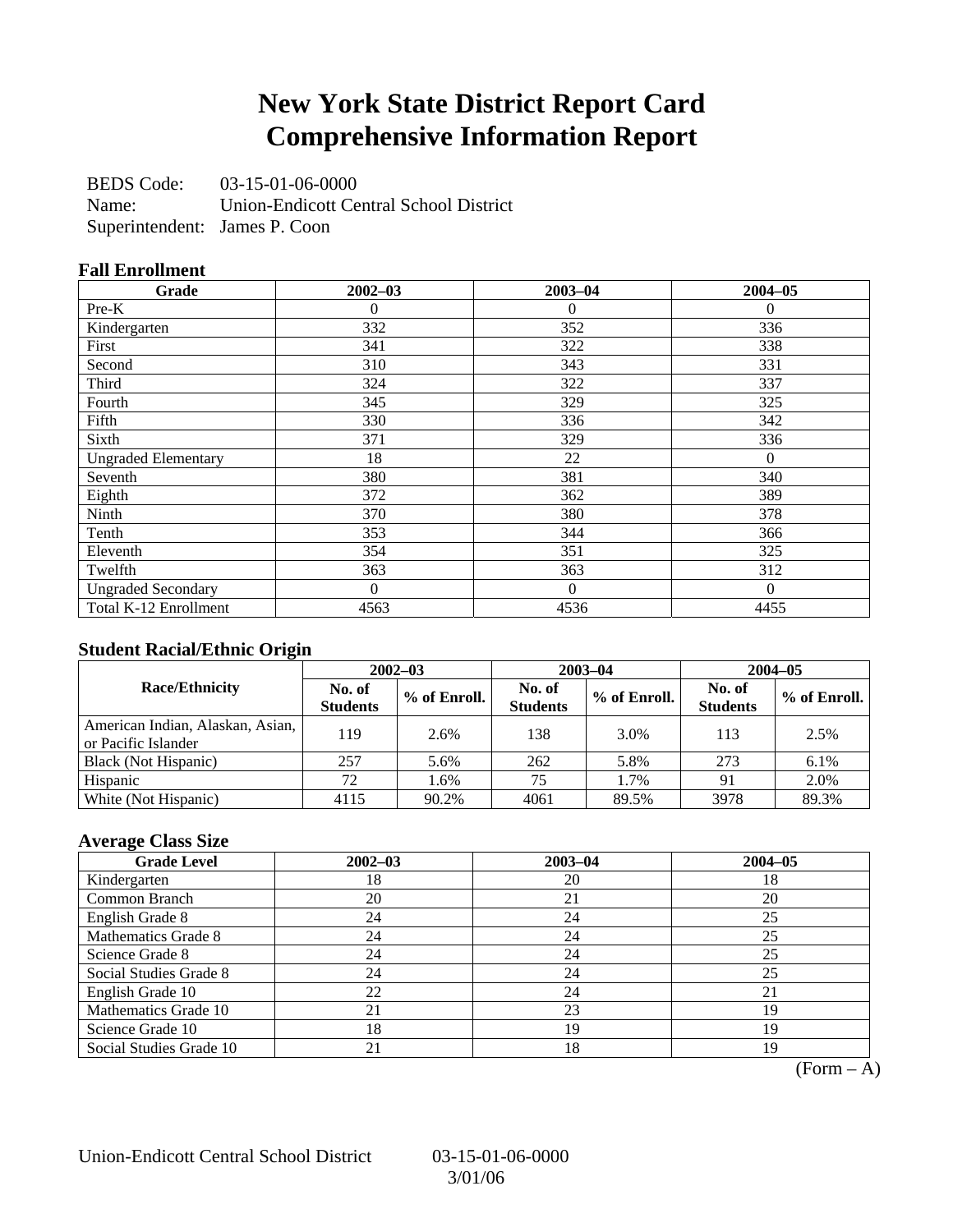#### **District Need to Resource Capacity Category**

| <b>N/RC Category</b> | <b>Description</b>                                                                                 |
|----------------------|----------------------------------------------------------------------------------------------------|
|                      | This is a school district with average student needs in relation to<br>district resource capacity. |

#### **Similar School Group and Description**

| <b>Similar School Group</b> | <b>Description</b> |
|-----------------------------|--------------------|
| NA                          | <b>NA</b>          |

All schools within the same N/RC category are divided into three similar school groups defined by the percentage of students in the school who are eligible for the free-lunch program and/or who are limited English proficient (also known as English language learners).

#### **Student Demographics Used To Determine Similar Schools Group**

|                                   | $2002 - 03$<br>Percent<br>Count |       |       | $2003 - 04$ | $2004 - 05$ |         |
|-----------------------------------|---------------------------------|-------|-------|-------------|-------------|---------|
|                                   |                                 |       | Count | Percent     | Count       | Percent |
| <b>Limited English Proficient</b> | 34                              | 0.8%  | 39    | 0.9%        | 44          | $.0\%$  |
| <b>Eligible for Free Lunch</b>    | 833                             | 18.3% | 915   | 20.2%       | 993         | 22.3%   |

#### **Attendance and Suspension**

|                               | $2001 - 02$      |         |                  | $2002 - 03$ | $2003 - 04$     |         |
|-------------------------------|------------------|---------|------------------|-------------|-----------------|---------|
|                               | $%$ of<br>No. of |         | $%$ of<br>No. of |             | No. of          | $%$ of  |
|                               | <b>Students</b>  | Enroll. | <b>Students</b>  | Enroll.     | <b>Students</b> | Enroll. |
| <b>Annual Attendance Rate</b> |                  | 95.7%   |                  | 95.3%       |                 | 95.6%   |
| <b>Student Suspensions</b>    | 199              | 4.4%    | 191              | 4.2%        | 218             | 4.8%    |

#### **Student Socioeconomic and Stability Indicators (Percent of Enrollment)**

|                          | $2002 - 03$ | 2003-04   | $2004 - 05$ |
|--------------------------|-------------|-----------|-------------|
| <b>Reduced Lunch</b>     | 7.4%        | 7.9%      | 9.8%        |
| <b>Public Assistance</b> | NA          | NA        | NA          |
| <b>Student Stability</b> | NA          | <b>NA</b> | NA          |

#### **Staff Counts**

| Staff                                 | $2004 - 05$ |
|---------------------------------------|-------------|
| <b>Total Teachers</b>                 | 376         |
| <b>Total Other Professional Staff</b> | 52          |
| <b>Total Paraprofessionals</b>        | 127         |
| Teaching Out of Certification*        |             |

\*Teaching out of certification more than on an incidental basis.

 $(Form - B)$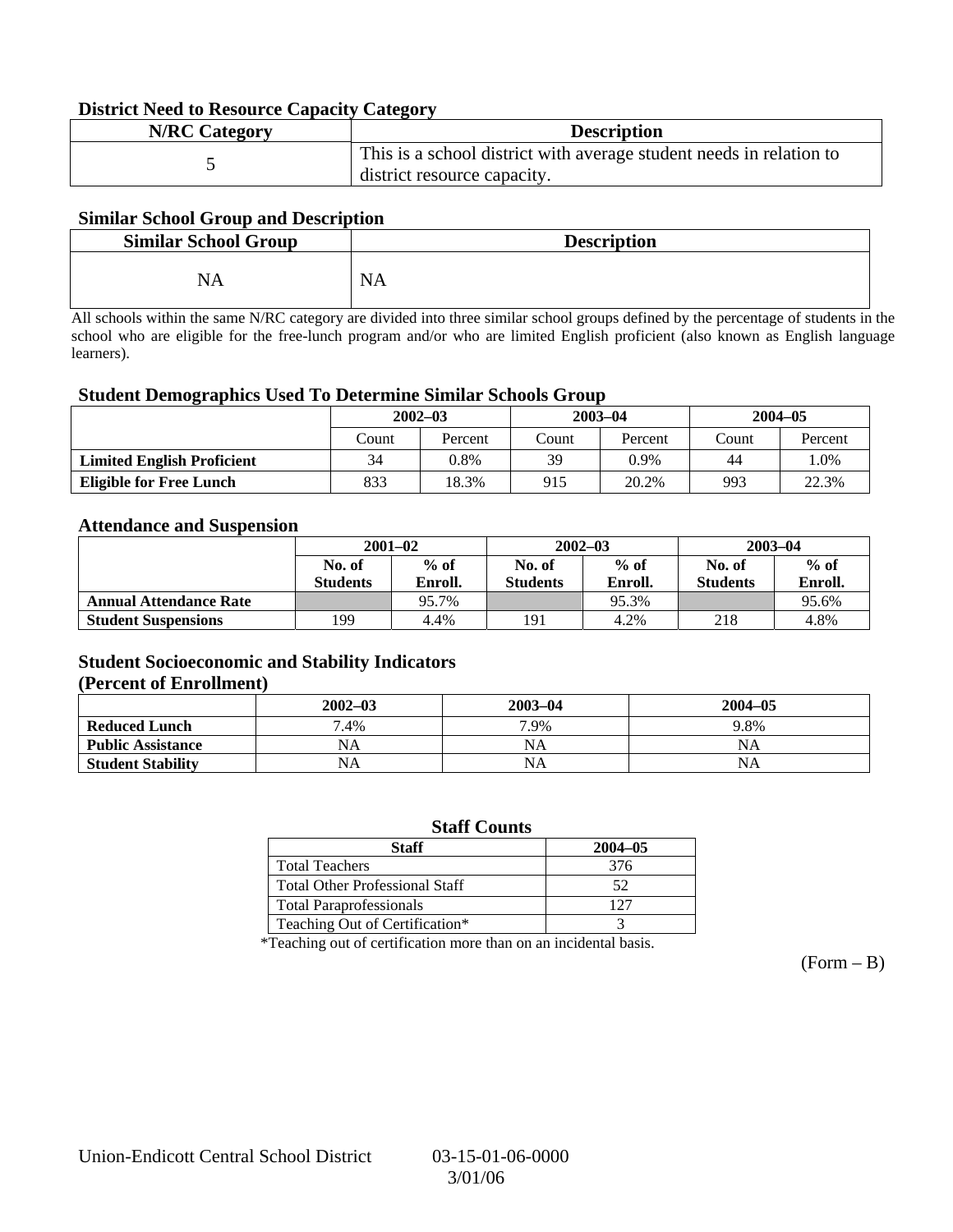# **High School Graduates and Noncompleters**

|                         | <b>High School Graduates and Completers</b>  | $2002 - 03$                                       | $2003 - 04$ | $2004 - 05$ |
|-------------------------|----------------------------------------------|---------------------------------------------------|-------------|-------------|
|                         | Total Graduates*                             | 312                                               | 290         | 262         |
| General-                | <b>Regents Diplomas</b>                      | 240                                               | 221         | 216         |
| <b>Education</b>        | % Regents Diplomas                           | 77%                                               | 76%         | 82%         |
| <b>Students</b>         | Regents Diplomas with Advanced Designation** |                                                   |             | 134         |
|                         | % Regents Diplomas with Advanced Designation |                                                   |             | 51%         |
|                         | IEP Diplomas or Local Certificates           |                                                   |             |             |
|                         | Total Graduates*                             | 27                                                | 32          | 26          |
|                         | <b>Regents Diplomas</b>                      | 6                                                 | 12          | 8           |
| <b>Students</b><br>with | % Regents Diplomas                           | 22%                                               | 38%         | 31%         |
| <b>Disabilities</b>     | Regents Diplomas with Advanced Designation** |                                                   |             |             |
|                         | % Regents Diplomas with Advanced Designation | 8<br>11<br>339<br>322<br>233<br>246<br>73%<br>72% | 4%          |             |
|                         | <b>IEP Diplomas or Local Certificates</b>    |                                                   |             | 11          |
|                         | Total Graduates*                             |                                                   |             | 288         |
|                         | <b>Regents Diplomas</b>                      |                                                   |             | 224         |
| <b>All Students</b>     | % Regents Diplomas                           |                                                   |             | 78%         |
|                         | Regents Diplomas with Advanced Designation** |                                                   |             | 135         |
|                         | % Regents Diplomas with Advanced Designation |                                                   |             | 47%         |
|                         | <b>IEP Diplomas or Local Certificates</b>    | 8                                                 | 11          | 11          |

\* Only students awarded local diplomas or Regents endorsed diplomas are included in the count of high school graduates in this table. Data include graduates in August, January and June of the school year being reported.

\*\*Beginning with students who first entered grade 9 in 2001–02, students may earn a Regents diploma by passing (scoring 65–100) Regents exams in five areas and meeting course requirements. To earn a Regents diploma with advanced designation, the student must pass eight Regents exams. For more information, see http://www.emsc.nysed.gov/parents/gradreqtsfs.shtml

#### **Post-Secondary Plans of 2004–05 Graduates**

|                                                |                | 4-year<br>College | 2-year<br>College | <b>Other Post-</b><br><b>Secondary</b> | <b>Military</b> | Employment | <b>Adult</b><br><b>Services</b> | Plan<br><b>Unknown</b> | <b>Other</b><br><b>Known Plan</b> |
|------------------------------------------------|----------------|-------------------|-------------------|----------------------------------------|-----------------|------------|---------------------------------|------------------------|-----------------------------------|
| General-<br><b>Education</b>                   | <b>Number</b>  | 128               | 120               |                                        | 3               | 4          | $\Omega$                        | $\theta$               | $\boldsymbol{0}$                  |
| <b>Students</b>                                | Percent        | 49%               | 46%               | 3%                                     | 1%              | 2%         | $0\%$                           | 0%                     | 0%                                |
| <b>Students</b><br>with<br><b>Disabilities</b> | <b>Number</b>  | 4                 | 15                | 6                                      | $\theta$        |            | $\Omega$                        | $\Omega$               | $\theta$                          |
|                                                | Percent        | 15%               | 58%               | 23%                                    | $0\%$           | 4%         | 0%                              | 0%                     | 0%                                |
| All<br><b>Students</b>                         | <b>Number</b>  | 132               | 135               | 13                                     | 3               |            | $\Omega$                        | $\Omega$               | $\overline{0}$                    |
|                                                | <b>Percent</b> | 46%               | 47%               | 5%                                     | 1%              | 2%         | 0%                              | 0%                     | 0%                                |

#### **High School Noncompletion Rates**

|                        |                            |                 | $2002 - 03$ |                 | $2003 - 04$ |                 | $2004 - 05$ |
|------------------------|----------------------------|-----------------|-------------|-----------------|-------------|-----------------|-------------|
|                        |                            | No. of          | $%$ of      | No. of          | $%$ of      | No. of          | $%$ of      |
|                        |                            | <b>Students</b> | Enroll.     | <b>Students</b> | Enroll.     | <b>Students</b> | Enroll.     |
| <b>General-</b>        | Dropped Out                |                 |             | 34              | 2.7%        | 25              | 2.1%        |
| <b>Education</b>       | Entered GED Program*       |                 |             | 45              | 3.6%        | 21              | 1.7%        |
| <b>Students</b>        | <b>Total Noncompleters</b> | 12              |             | 79              | 6.3%        | 46              | 3.8%        |
| <b>Students with</b>   | Dropped Out                | 4               |             | 10              | 4.8%        | 9               | 3.8%        |
| <b>Disabilities</b>    | Entered GED Program*       |                 |             | 12              | 5.7%        | ◠               | 0.8%        |
|                        | <b>Total Noncompleters</b> | 4               |             | 22              | 10.5%       | 11              | 4.6%        |
| All<br><b>Students</b> | Dropped Out                | Q               | $0.6\%$     | 44              | 3.0%        | 34              | 2.4%        |
|                        | Entered GED Program*       |                 | $0.5\%$     | 57              | 3.9%        | 23              | 1.6%        |
|                        | <b>Total Noncompleters</b> | 16              | 1.1%        | 101             | 6.9%        | 57              | 3.9%        |

\*The number and percentage of students who left a program leading to a high school diploma and entered a program leading to a high school equivalency diploma.

 $(Form - C)$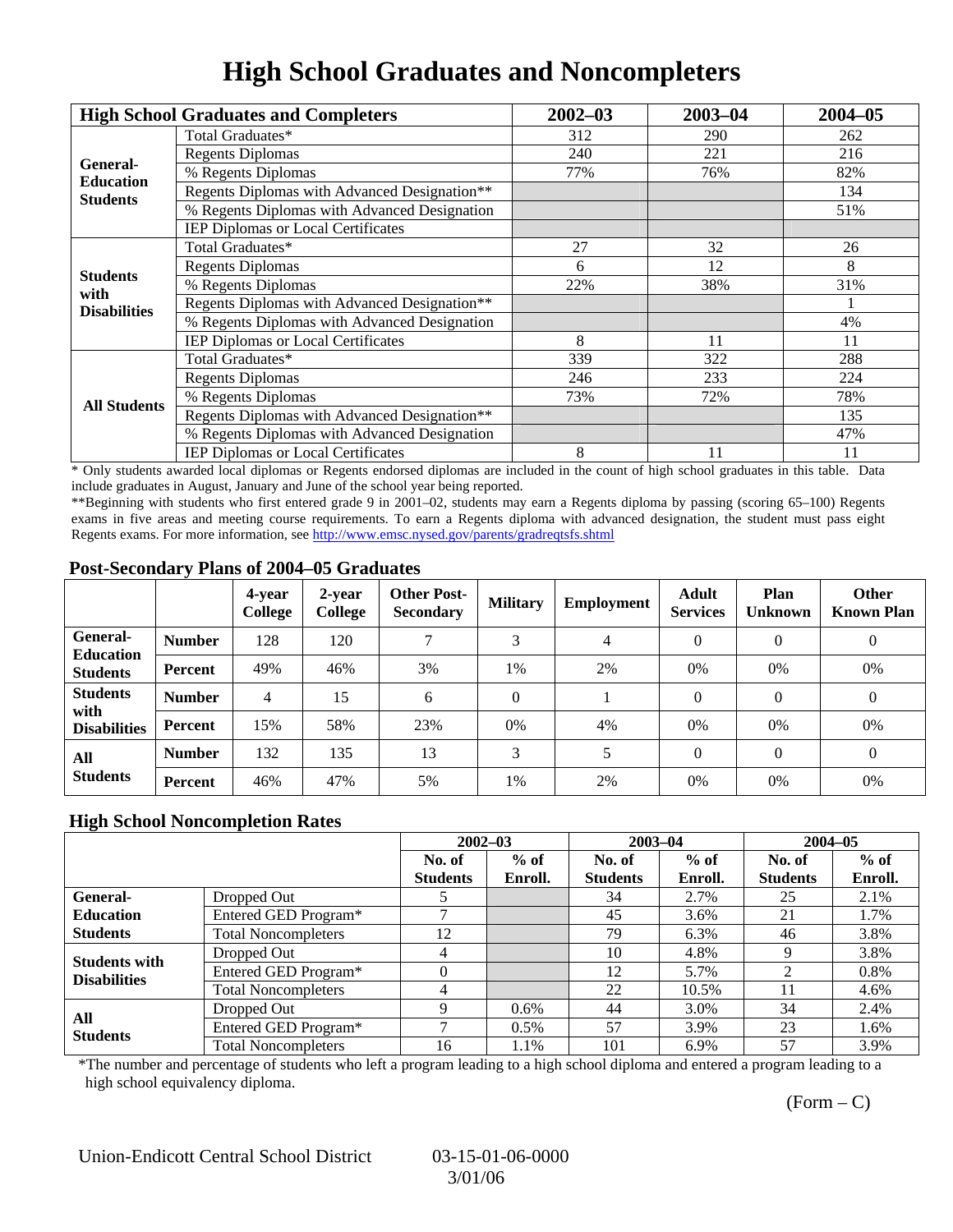## **Career Development and Occupational Studies (CDOS)**

### **Percentage of Students Documenting Self- and Career-Awareness Information and Career Exploration Activities, K–3**

| <b>Grades</b> | $2002 - 03$ | $2003 - 04$ | $2004 - 05$ |
|---------------|-------------|-------------|-------------|
| K–1           | 9%          | 0%          | 0%          |
|               | $\gamma\%$  | $0\%$       | 0%          |

### **Students Developing a Career Plan, 4–12**

| <b>Grades</b> |                                      | $2002 - 03$ | 2003-04           | $2004 - 05$ |
|---------------|--------------------------------------|-------------|-------------------|-------------|
|               | Number of General-Education Students | $\Omega$    | $\mathbf{\Omega}$ | 0           |
| $4 - 5$       | Number of Students with Disabilities | $\Omega$    | 0                 | $\Omega$    |
|               | Number of All Students               | $\Omega$    | $\Omega$          | $\Omega$    |
|               | Percent of Enrollment                | $0\%$       | 0%                | 0%          |
|               | Number of General-Education Students | $\Omega$    | $\theta$          | 331         |
| $6 - 8$       | Number of Students with Disabilities | $\Omega$    | $\theta$          | 57          |
|               | Number of All Students               | $\Omega$    | $\Omega$          | 388         |
|               | Percent of Enrollment                | $0\%$       | $0\%$             | 36%         |
|               | Number of General-Education Students | $\Omega$    | $\Omega$          | $\Omega$    |
| $9 - 12$      | Number of Students with Disabilities | $\Omega$    | $\Omega$          | $\Omega$    |
|               | Number of All Students               | $\Omega$    | $\Omega$          | $\Omega$    |
|               | Percent of Enrollment                | 0%          | $0\%$             | $0\%$       |

### **Career and Technical Education (CTE) Programs**

| <b>CTE</b> Program                                | ິ     | <b>This District</b> | <b>Statewide</b> |
|---------------------------------------------------|-------|----------------------|------------------|
|                                                   | Count | Percentage           | Average          |
| <b>All CTE Programs</b>                           |       |                      |                  |
| Completed the CTE Program                         | 105   |                      |                  |
| <b>Completed and Passed Regents Exams</b>         | 69    | 66%                  | 80%              |
| Completed and had Course Average of 75% or More   | 96    | 91%                  | 82%              |
| Completed and Attained a HS Diploma or Equivalent | 46    | 44%                  | 96%              |
| Completed and Whose Status is Known               | 94    |                      |                  |
| Completed and Were Successfully Placed            | 93    | 99%                  | 96%              |
| <b>Nontraditional Programs</b>                    |       |                      |                  |
| <b>Underrepresented Gender Members Enrolled</b>   | 36    | 48%                  | 25%              |
| Underrepresented Gender Members Who Completed     | 12    | 18%                  | 19%              |

Enrollment data are for the 2004–2005 school year; completer data are as of June 2004.

Blank cells indicate that either the district did not have a CTE program or did not report data. These data are reported only at the district level.

 $(Form - D)$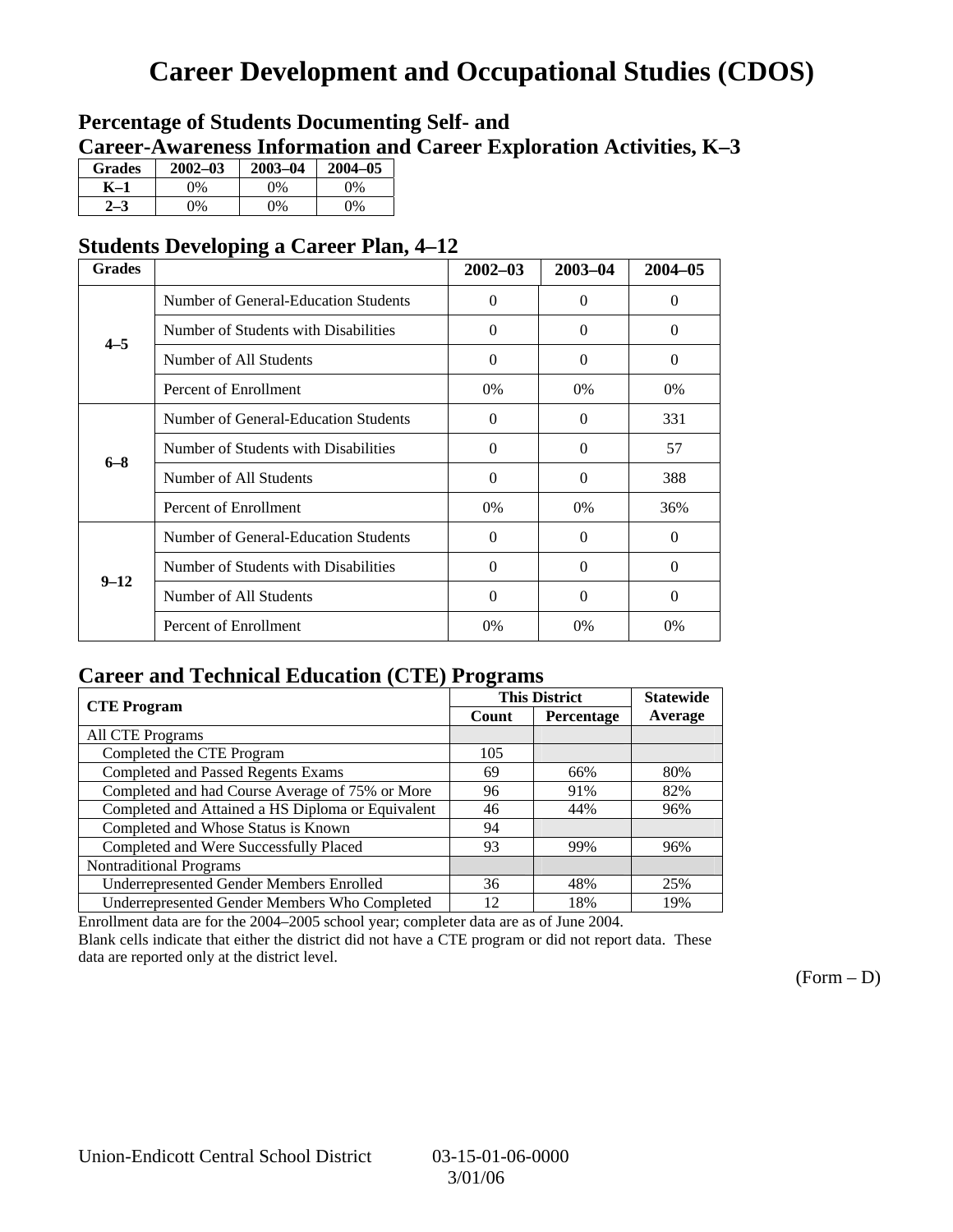# **Second Language Proficiency Examinations**

| <b>Test</b> | $2002 - 03$       |           |            | $2003 - 04$ | $2004 - 05$       |           |  |
|-------------|-------------------|-----------|------------|-------------|-------------------|-----------|--|
|             | <b>No. Tested</b> | % Passing | No. Tested | % Passing   | <b>No. Tested</b> | % Passing |  |
| French      |                   | 100%      | 14         | 86%         |                   | 65%       |  |
| German      |                   | 0%        |            | 0%          |                   | 0%        |  |
| Italian     |                   |           |            | 36%         |                   | 21%       |  |
| Latin       |                   | 0%        |            | $0\%$       |                   | 0%        |  |
| Spanish     |                   | 100%      |            | 11%         | 10.               | 83%       |  |

#### **General-Education Students**

#### **Students with Disabilities**

| <b>Test</b> | $2002 - 03$ |           |            | $2003 - 04$ | $2004 - 05$ |           |  |
|-------------|-------------|-----------|------------|-------------|-------------|-----------|--|
|             | No. Tested  | % Passing | No. Tested | % Passing   | No. Tested  | % Passing |  |
| French      |             | 0%        |            |             |             |           |  |
| German      |             | 0%        |            | $0\%$       |             | 0%        |  |
| Italian     |             | 0%        |            |             |             |           |  |
| Latin       |             | 0%        |            | $0\%$       |             | 0%        |  |
| Spanish     |             | 0%        |            |             |             |           |  |

### **Regents Competency Tests**

#### **General-Education Students**

| Test                  | $2002 - 03$       |           |            | $2003 - 04$ | $2004 - 05$ |           |  |
|-----------------------|-------------------|-----------|------------|-------------|-------------|-----------|--|
|                       | <b>No. Tested</b> | % Passing | No. Tested | % Passing   | No. Tested  | % Passing |  |
| <b>Mathematics</b>    |                   | 100%      |            | 100%        |             |           |  |
| Science               |                   |           |            |             |             |           |  |
| Reading               |                   |           |            | $0\%$       |             |           |  |
| Writing               |                   |           |            | 0%          |             |           |  |
| <b>Global Studies</b> |                   |           |            | 0%          |             |           |  |
| U.S. Hist & Gov't     |                   |           |            |             |             |           |  |

#### **Students with Disabilities**

| <b>Test</b>           | $2002 - 03$ |           | $2003 - 04$ |           | $2004 - 05$ |           |  |
|-----------------------|-------------|-----------|-------------|-----------|-------------|-----------|--|
|                       | No. Tested  | % Passing | No. Tested  | % Passing | No. Tested  | % Passing |  |
| <b>Mathematics</b>    | 32          | 84%       | 16          | 75%       | 30          | 47%       |  |
| Science               | 16          | 75%       |             | 64%       |             | 100%      |  |
| Reading               | 23          | 91%       |             | 88%       | 18          | 72%       |  |
| Writing               | 25          | 76%       |             | 100%      |             | 67%       |  |
| <b>Global Studies</b> | 23          | 52%       | 12          | 42%       |             | 25%       |  |
| U.S. Hist & Gov't     | l4          | 57%       | 11          | 55%       |             | 55%       |  |

 $(Form - E)$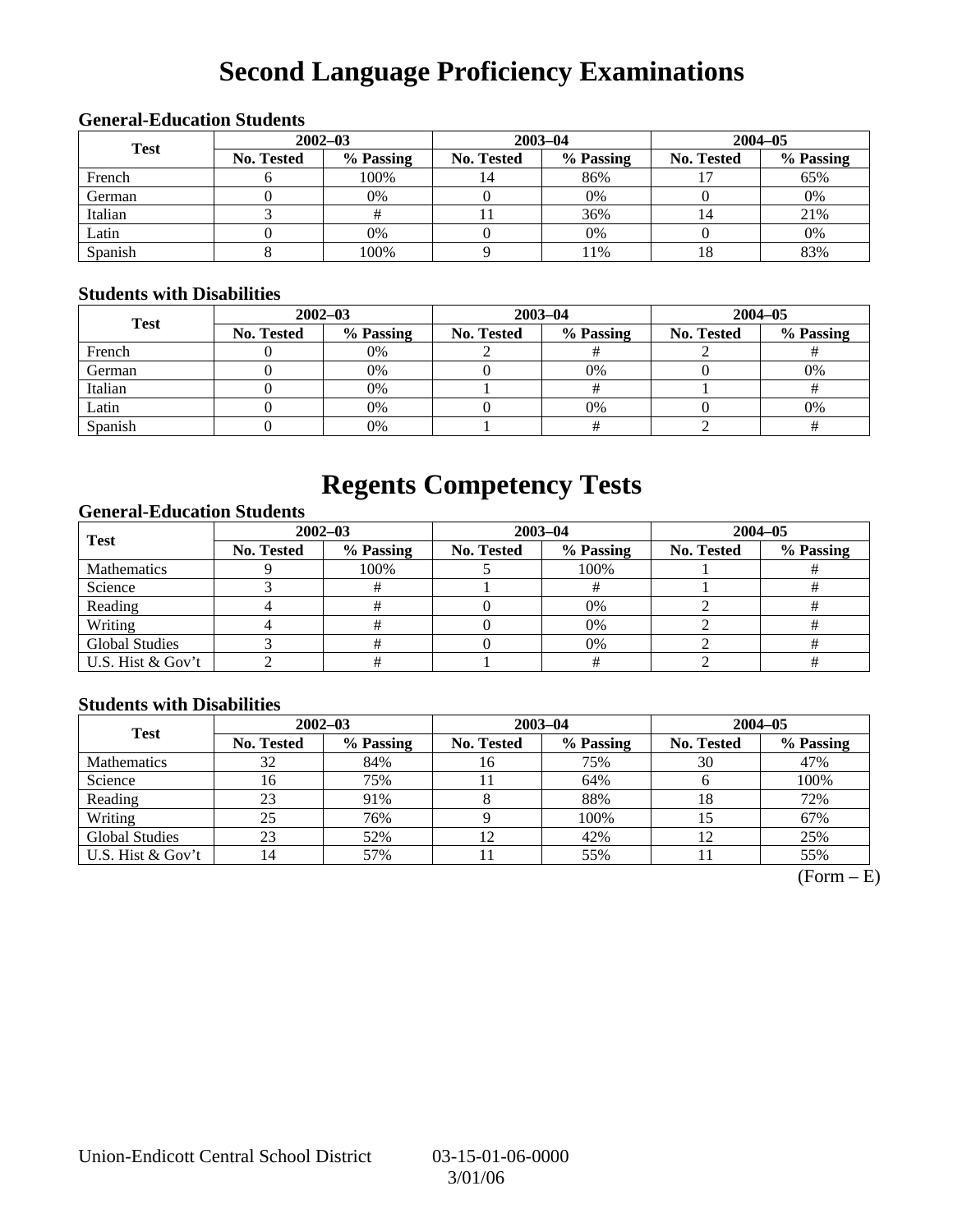# **Regents Examinations**

| <b>All Students</b>                 |                  |                                     |                  | <b>Students with Disabilities</b> |                 |                 |
|-------------------------------------|------------------|-------------------------------------|------------------|-----------------------------------|-----------------|-----------------|
|                                     | $2002 - 03$      | $2003 - 04$                         | $2004 - 05$      | $2002 - 03$                       | $2003 - 04$     | $2004 - 05$     |
|                                     |                  | <b>Comprehensive English</b>        |                  |                                   |                 |                 |
| Number Tested                       | 356              | 321                                 | 331              | 41                                | 29              | 35              |
| Number Scoring 55-100               | 328              | 302                                 | 315              | 23                                | 18              | 25              |
| Number Scoring 65-100               | 297              | 262                                 | 277              | 16                                | 13              | 15              |
| Number Scoring 85-100               | 133              | 109                                 | 84               | $\mathbf{1}$                      | 3               | $\mathbf{1}$    |
| Percentage of Tested Scoring 55-100 | 92%              | 94%                                 | 95%              | 56%                               | 62%             | 71%             |
| Percentage of Tested Scoring 65-100 | 83%              | 82%                                 | 84%              | 39%                               | 45%             | 43%             |
| Percentage of Tested Scoring 85-100 | 37%              | 34%                                 | 25%              | 2%                                | 10%             | 3%              |
|                                     |                  | <b>Mathematics A</b>                |                  |                                   |                 |                 |
| Number Tested                       | $\overline{372}$ | 364                                 | 377              | 37                                | 38              | 54              |
| Number Scoring 55-100               | 299              | 356                                 | 368              | 18                                | 31              | 48              |
| Number Scoring 65-100               | 261              | 332                                 | 340              | 13                                | 21              | 35              |
| Number Scoring 85-100               | 86               | $\overline{150}$                    | $\overline{170}$ | $\mathbf{1}$                      | $\overline{4}$  | 6               |
| Percentage of Tested Scoring 55-100 | 80%              | 98%                                 | 98%              | 49%                               | 82%             | 89%             |
| Percentage of Tested Scoring 65-100 | 70%              | 91%                                 | 90%              | 35%                               | 55%             | 65%             |
| Percentage of Tested Scoring 85-100 | 23%              | 41%                                 | 45%              | 3%                                | 11%             | 11%             |
|                                     |                  | <b>Mathematics B</b>                |                  |                                   |                 |                 |
| Number Tested                       | $\boldsymbol{0}$ | 185                                 | 239              | $\overline{0}$                    | $\overline{4}$  | $\overline{7}$  |
| Number Scoring 55-100               | $\mathbf{0}$     | 153                                 | 195              | $\overline{0}$                    | $\overline{\#}$ | 3               |
| Number Scoring 65-100               | $\boldsymbol{0}$ | 125                                 | 164              | $\overline{0}$                    | $\overline{\#}$ | $\mathbf{1}$    |
| Number Scoring 85-100               | $\overline{0}$   | 29                                  | 32               | $\overline{0}$                    | #               | $\overline{0}$  |
| Percentage of Tested Scoring 55-100 | 0%               | 83%                                 | 82%              | 0%                                | $\overline{\#}$ | 43%             |
| Percentage of Tested Scoring 65-100 | 0%               | 68%                                 | 69%              | 0%                                | $\#$            | 14%             |
| Percentage of Tested Scoring 85-100 | 0%               | 16%                                 | 13%              | 0%                                | $\overline{\#}$ | 0%              |
|                                     |                  | <b>Global History and Geography</b> |                  |                                   |                 |                 |
| Number Tested                       | 358              | 340                                 | 354              | 38                                | 37              | 43              |
| Number Scoring 55-100               | 320              | $\overline{311}$                    | $\overline{326}$ | $\overline{24}$                   | $\overline{29}$ | $\overline{32}$ |
| Number Scoring 65-100               | 278              | 267                                 | 291              | 16                                | 17              | 22              |
| Number Scoring 85-100               | 94               | 115                                 | 110              | 3                                 | $\mathbf{1}$    | 3               |
| Percentage of Tested Scoring 55-100 | 89%              | 91%                                 | 92%              | 63%                               | 78%             | 74%             |
| Percentage of Tested Scoring 65-100 | 78%              | 79%                                 | 82%              | 42%                               | 46%             | 51%             |
| Percentage of Tested Scoring 85-100 | 26%              | 34%                                 | 31%              | 8%                                | 3%              | 7%              |
|                                     |                  | <b>U.S. History and Government</b>  |                  |                                   |                 |                 |
| Number Tested                       | 367              | 306                                 | 325              | 42                                | 27              | 36              |
| Number Scoring 55-100               | 352              | 284                                 | 294              | 35                                | $\overline{15}$ | 26              |
| Number Scoring 65-100               | 323              | 256                                 | 267              | 27                                | 10              | 21              |
| Number Scoring 85-100               | 166              | 109                                 | 137              | $\overline{2}$                    | $\overline{4}$  | $\mathbf{1}$    |
| Percentage of Tested Scoring 55-100 | 96%              | 93%                                 | 90%              | 83%                               | 56%             | 72%             |
| Percentage of Tested Scoring 65-100 | 88%              | 84%                                 | 82%              | 64%                               | 37%             | 58%             |
| Percentage of Tested Scoring 85-100 | 45%              | 36%                                 | 42%              | 5%                                | 15%             | 3%              |

 $(Form - F)$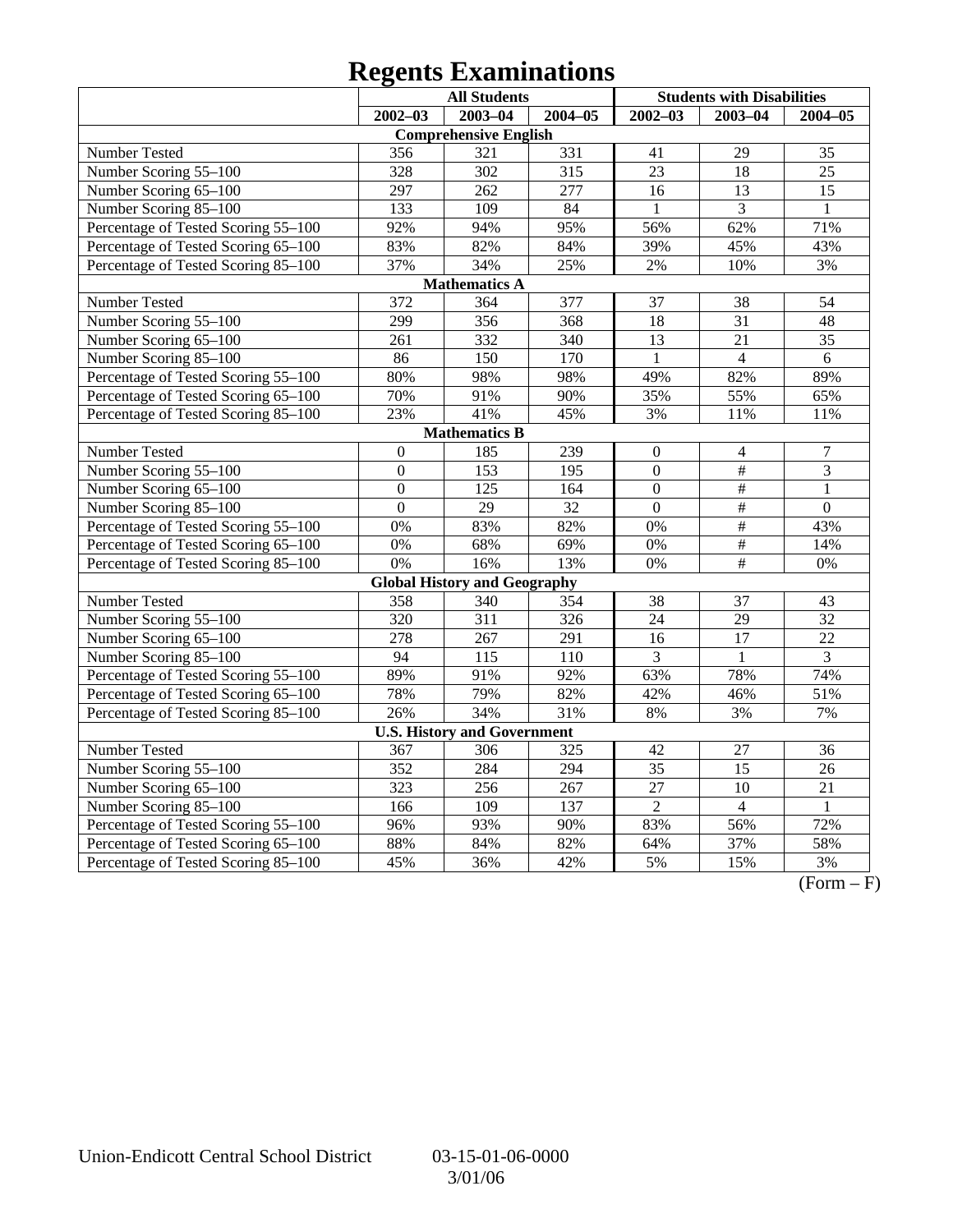## **Regents Examinations**

|                                     | o           | <b>All Students</b>                   |         |                | <b>Students with Disabilities</b> |                         |
|-------------------------------------|-------------|---------------------------------------|---------|----------------|-----------------------------------|-------------------------|
|                                     | $2002 - 03$ | 2003-04                               | 2004-05 | $2002 - 03$    | $2003 - 04$                       | $2004 - 05$             |
|                                     |             | <b>Living Environment</b>             |         |                |                                   |                         |
| Number Tested                       | 323         | 320                                   | 258     | 28             | 33                                | 15                      |
| Number Scoring 55-100               | 312         | 310                                   | 256     | 24             | 29                                | 14                      |
| Number Scoring 65-100               | 297         | 293                                   | 250     | 19             | 22                                | 11                      |
| Number Scoring 85-100               | 98          | 128                                   | 143     | $\overline{2}$ | $\mathbf{1}$                      | $\mathbf{1}$            |
| Percentage of Tested Scoring 55-100 | 97%         | 97%                                   | 99%     | 86%            | 88%                               | 93%                     |
| Percentage of Tested Scoring 65-100 | 92%         | 92%                                   | 97%     | 68%            | 67%                               | 73%                     |
| Percentage of Tested Scoring 85-100 | 30%         | 40%                                   | 55%     | 7%             | 3%                                | 7%                      |
|                                     |             | <b>Physical Setting/Earth Science</b> |         |                |                                   |                         |
| Number Tested                       | 250         | 269                                   | 214     | 20             | 11                                | 14                      |
| Number Scoring 55-100               | 237         | 252                                   | 205     | 16             | 9                                 | 13                      |
| Number Scoring 65-100               | 224         | 240                                   | 192     | 15             | $\overline{7}$                    | 13                      |
| Number Scoring 85-100               | 105         | 87                                    | 82      | $\overline{3}$ | $\mathbf{1}$                      | $\overline{4}$          |
| Percentage of Tested Scoring 55-100 | 95%         | 94%                                   | 96%     | 80%            | 82%                               | 93%                     |
| Percentage of Tested Scoring 65-100 | 90%         | 89%                                   | 90%     | 75%            | 64%                               | 93%                     |
| Percentage of Tested Scoring 85-100 | 42%         | 32%                                   | 38%     | 15%            | 9%                                | 29%                     |
|                                     |             | <b>Physical Setting/Chemistry</b>     |         |                |                                   |                         |
| Number Tested                       | 205         | 205                                   | 198     | $\sqrt{5}$     | 5                                 | $\overline{\mathbf{4}}$ |
| Number Scoring 55-100               | 186         | 197                                   | 194     | $\overline{5}$ | 5                                 | #                       |
| Number Scoring 65-100               | 152         | 166                                   | 182     | $\overline{4}$ | $\overline{4}$                    | $\overline{\#}$         |
| Number Scoring 85-100               | 35          | 44                                    | 62      | $\overline{0}$ | 1                                 | $\overline{\#}$         |
| Percentage of Tested Scoring 55-100 | 91%         | 96%                                   | 98%     | 100%           | 100%                              | $\overline{\#}$         |
| Percentage of Tested Scoring 65-100 | 74%         | 81%                                   | 92%     | 80%            | 80%                               | $\#$                    |
| Percentage of Tested Scoring 85-100 | 17%         | 21%                                   | 31%     | 0%             | 20%                               | $\#$                    |
|                                     |             | <b>Physical Setting/Physics</b>       |         |                |                                   |                         |
| Number Tested                       |             | 83                                    | 69      |                | 3                                 | $\boldsymbol{0}$        |
| Number Scoring 55-100               |             | 81                                    | 67      |                | $\#$                              | $\boldsymbol{0}$        |
| Number Scoring 65-100               |             | 78                                    | 63      |                | $\#$                              | $\boldsymbol{0}$        |
| Number Scoring 85-100               |             | 25                                    | 33      |                | $\#$                              | $\overline{0}$          |
| Percentage of Tested Scoring 55-100 |             | 98%                                   | 97%     |                | $\overline{\#}$                   | 0%                      |
| Percentage of Tested Scoring 65-100 |             | 94%                                   | 91%     |                | $\overline{\ddot{}}$              | 0%                      |
| Percentage of Tested Scoring 85-100 |             | 30%                                   | 48%     |                | $\overline{\#}$                   | 0%                      |

\* Physical Setting/Physics results for 2002–03 are not included in the report card because the Department issued new conversion charts for assessments administered in that year.

#### $(Form - G)$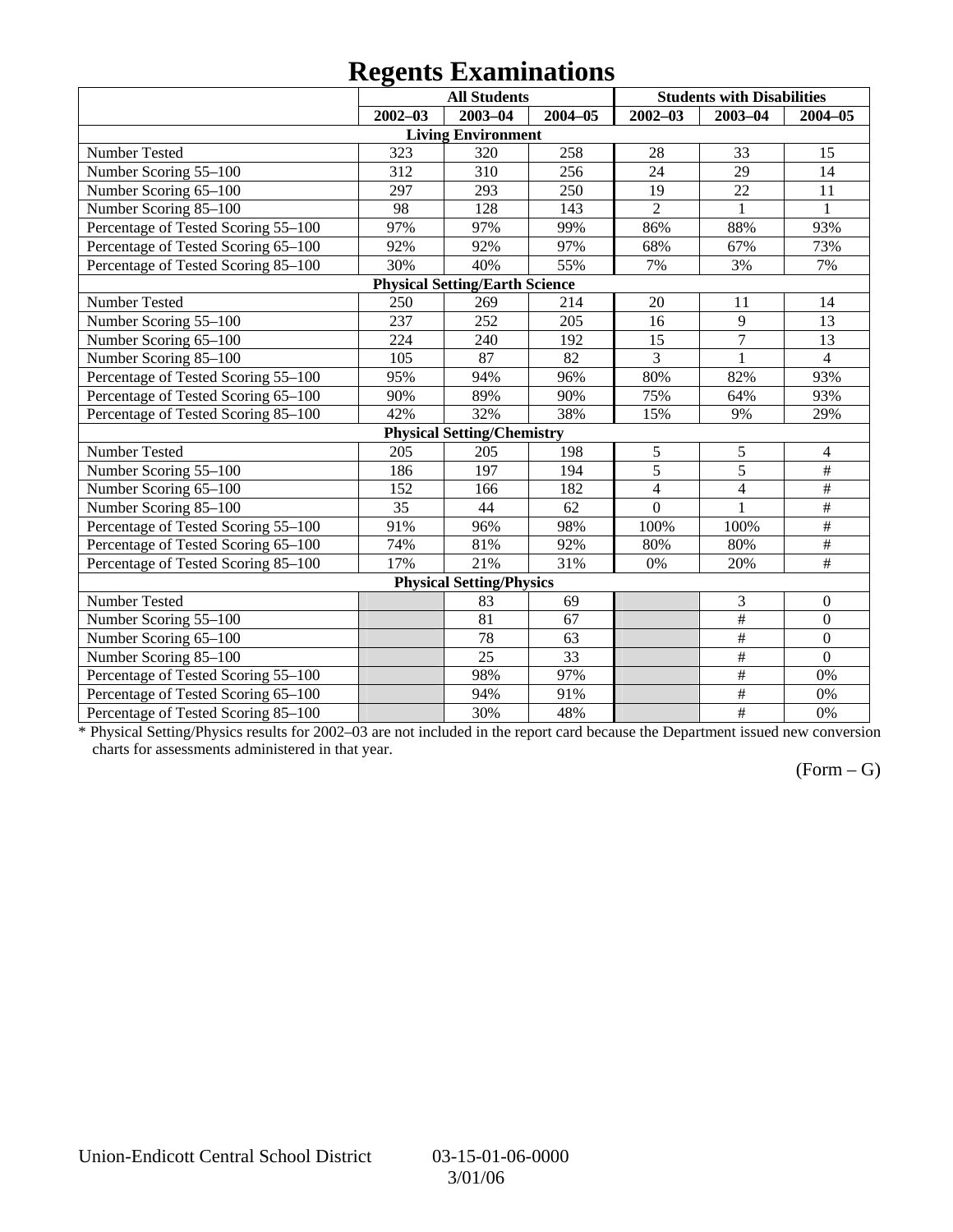## **Regents Examinations**

|                                     |                  | <b>All Students</b>          |                  | <b>Students with Disabilities</b> |                  |                  |
|-------------------------------------|------------------|------------------------------|------------------|-----------------------------------|------------------|------------------|
|                                     | $2002 - 03$      | $2003 - 04$                  | $2004 - 05$      | $2002 - 03$                       | $2003 - 04$      | $2004 - 05$      |
|                                     |                  | <b>Comprehensive French</b>  |                  |                                   |                  |                  |
| Number Tested                       | 46               | 46                           | 42               | $\boldsymbol{0}$                  | $\mathbf{0}$     | $\mathbf{0}$     |
| Number Scoring 55-100               | 42               | 46                           | 42               | $\boldsymbol{0}$                  | $\boldsymbol{0}$ | $\boldsymbol{0}$ |
| Number Scoring 65-100               | 42               | 45                           | 42               | $\boldsymbol{0}$                  | $\overline{0}$   | $\mathbf{0}$     |
| Number Scoring 85-100               | 28               | 26                           | 32               | $\overline{0}$                    | $\overline{0}$   | $\mathbf{0}$     |
| Percentage of Tested Scoring 55-100 | 91%              | 100%                         | 100%             | 0%                                | 0%               | 0%               |
| Percentage of Tested Scoring 65-100 | 91%              | 98%                          | 100%             | 0%                                | 0%               | 0%               |
| Percentage of Tested Scoring 85-100 | 61%              | 57%                          | 76%              | 0%                                | 0%               | 0%               |
|                                     |                  | <b>Comprehensive Italian</b> |                  |                                   |                  |                  |
| Number Tested                       | 34               | 48                           | 60               | $\boldsymbol{0}$                  | $\mathbf{0}$     | 1                |
| Number Scoring 55-100               | 34               | 48                           | 60               | $\boldsymbol{0}$                  | $\boldsymbol{0}$ | $\#$             |
| Number Scoring 65-100               | 34               | 48                           | 59               | $\boldsymbol{0}$                  | $\overline{0}$   | $\overline{\#}$  |
| Number Scoring 85-100               | 30               | 40                           | 45               | $\overline{0}$                    | $\overline{0}$   | $\overline{\#}$  |
| Percentage of Tested Scoring 55-100 | 100%             | 100%                         | 100%             | 0%                                | 0%               | $\overline{\#}$  |
| Percentage of Tested Scoring 65-100 | 100%             | 100%                         | 98%              | 0%                                | 0%               | $\overline{\#}$  |
| Percentage of Tested Scoring 85-100 | 88%              | 83%                          | 75%              | 0%                                | 0%               | $\overline{\#}$  |
|                                     |                  | <b>Comprehensive German</b>  |                  |                                   |                  |                  |
| Number Tested                       | $\boldsymbol{0}$ | $\boldsymbol{0}$             | $\boldsymbol{0}$ | $\boldsymbol{0}$                  | $\boldsymbol{0}$ | $\boldsymbol{0}$ |
| Number Scoring 55-100               | $\boldsymbol{0}$ | $\boldsymbol{0}$             | $\boldsymbol{0}$ | $\boldsymbol{0}$                  | $\boldsymbol{0}$ | $\boldsymbol{0}$ |
| Number Scoring 65-100               | $\boldsymbol{0}$ | $\boldsymbol{0}$             | $\boldsymbol{0}$ | $\boldsymbol{0}$                  | $\boldsymbol{0}$ | $\boldsymbol{0}$ |
| Number Scoring 85-100               | $\mathbf{0}$     | $\mathbf{0}$                 | $\boldsymbol{0}$ | $\mathbf{0}$                      | $\boldsymbol{0}$ | $\mathbf{0}$     |
| Percentage of Tested Scoring 55-100 | 0%               | 0%                           | $0\%$            | 0%                                | 0%               | 0%               |
| Percentage of Tested Scoring 65-100 | $0\%$            | 0%                           | $0\%$            | 0%                                | 0%               | 0%               |
| Percentage of Tested Scoring 85-100 | 0%               | 0%                           | $0\%$            | 0%                                | 0%               | 0%               |
|                                     |                  | <b>Comprehensive Hebrew</b>  |                  |                                   |                  |                  |
| Number Tested                       | $\boldsymbol{0}$ | $\boldsymbol{0}$             | $\boldsymbol{0}$ | $\boldsymbol{0}$                  | $\mathbf{0}$     | $\mathbf{0}$     |
| Number Scoring 55-100               | $\boldsymbol{0}$ | $\boldsymbol{0}$             | $\boldsymbol{0}$ | $\boldsymbol{0}$                  | $\boldsymbol{0}$ | $\boldsymbol{0}$ |
| Number Scoring 65-100               | $\boldsymbol{0}$ | $\boldsymbol{0}$             | $\boldsymbol{0}$ | $\boldsymbol{0}$                  | $\overline{0}$   | $\boldsymbol{0}$ |
| Number Scoring 85-100               | $\overline{0}$   | $\mathbf{0}$                 | $\overline{0}$   | $\overline{0}$                    | $\overline{0}$   | $\mathbf{0}$     |
| Percentage of Tested Scoring 55-100 | 0%               | 0%                           | $0\%$            | 0%                                | 0%               | 0%               |
| Percentage of Tested Scoring 65-100 | $0\%$            | 0%                           | $0\%$            | 0%                                | 0%               | 0%               |
| Percentage of Tested Scoring 85-100 | 0%               | 0%                           | $0\%$            | 0%                                | 0%               | 0%               |
|                                     |                  | <b>Comprehensive Spanish</b> |                  |                                   |                  |                  |
| Number Tested                       | 88               | 101                          | 73               | $\boldsymbol{0}$                  | $\overline{c}$   | 1                |
| Number Scoring 55-100               | 88               | 101                          | 72               | $\boldsymbol{0}$                  | $\overline{\#}$  | $\overline{\#}$  |
| Number Scoring 65-100               | 88               | 101                          | 72               | $\boldsymbol{0}$                  | #                | #                |
| Number Scoring 85-100               | 71               | 61                           | 47               | $\overline{0}$                    | $\overline{\#}$  | $\overline{\#}$  |
| Percentage of Tested Scoring 55-100 | 100%             | 100%                         | 99%              | 0%                                | $\frac{1}{2}$    | $\#$             |
| Percentage of Tested Scoring 65-100 | 100%             | 100%                         | 99%              | 0%                                | $\frac{1}{2}$    | $\frac{1}{2}$    |
| Percentage of Tested Scoring 85-100 | 81%              | 60%                          | 64%              | 0%                                | $\overline{\#}$  | $\overline{\#}$  |
|                                     |                  | <b>Comprehensive Latin</b>   |                  |                                   |                  |                  |
| Number Tested                       | $\boldsymbol{0}$ | $\boldsymbol{0}$             | $\boldsymbol{0}$ | $\boldsymbol{0}$                  | $\overline{0}$   | $\overline{0}$   |
| Number Scoring 55-100               | $\boldsymbol{0}$ | $\boldsymbol{0}$             | $\boldsymbol{0}$ | $\boldsymbol{0}$                  | $\boldsymbol{0}$ | $\boldsymbol{0}$ |
| Number Scoring 65-100               | $\boldsymbol{0}$ | $\boldsymbol{0}$             | $\boldsymbol{0}$ | $\boldsymbol{0}$                  | $\boldsymbol{0}$ | $\boldsymbol{0}$ |
| Number Scoring 85-100               | $\boldsymbol{0}$ | $\boldsymbol{0}$             | $\boldsymbol{0}$ | $\boldsymbol{0}$                  | $\boldsymbol{0}$ | $\boldsymbol{0}$ |
| Percentage of Tested Scoring 55-100 | $0\%$            | 0%                           | 0%               | 0%                                | 0%               | 0%               |
| Percentage of Tested Scoring 65-100 | $0\%$            | 0%                           | 0%               | 0%                                | 0%               | 0%               |
| Percentage of Tested Scoring 85-100 | 0%               | 0%                           | 0%               | 0%                                | 0%               | 0%               |

 $(Form - H)$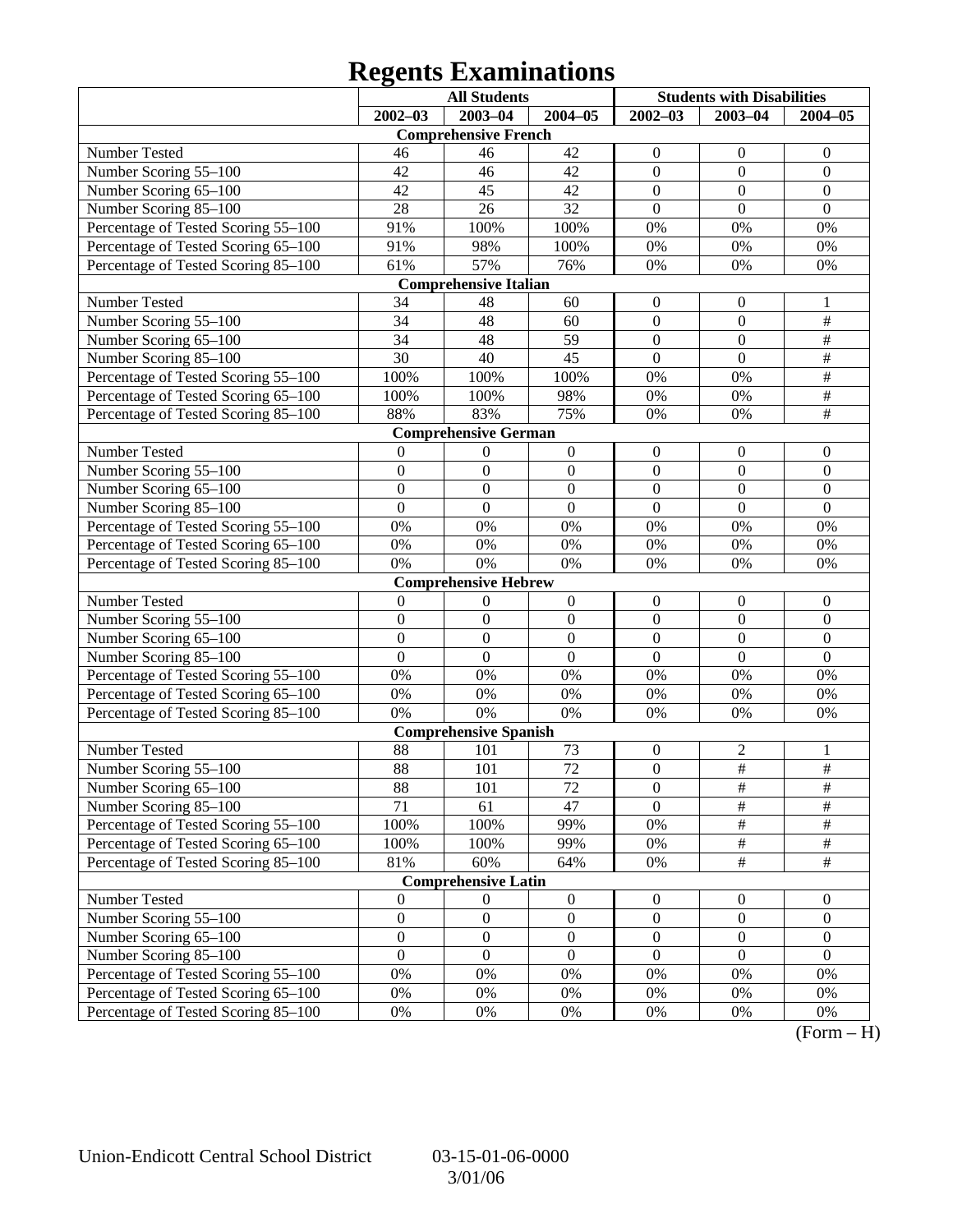|                 |                                   | <b>Number</b><br><b>Tested</b> | $%$ at Level 1 | $\%$ at Level 2 | $%$ at Level 3 | $%$ at Level 4 |
|-----------------|-----------------------------------|--------------------------------|----------------|-----------------|----------------|----------------|
|                 | <b>General-Education Students</b> | 282                            | 2%             | 4%              | 48%            | 46%            |
| <b>Nov 2004</b> | <b>Students with Disabilities</b> | 58                             | 19%            | 17%             | 48%            | 16%            |
|                 | All Students                      | 340                            | 5%             | 6%              | 48%            | 41%            |

# **Elementary-Level Social Studies**

# **Middle-Level Social Studies**

|                  |                                   | <b>Number</b><br><b>Tested</b> | % at Level 1 | % at Level 2 | $%$ at Level 3 | $%$ at Level 4 |
|------------------|-----------------------------------|--------------------------------|--------------|--------------|----------------|----------------|
|                  | <b>General-Education Students</b> | 314                            | 1%           | ! 9%         | 60%            | 19%            |
| <b>June 2005</b> | <b>Students with Disabilities</b> | 70                             | 14%          | 58%          | 25%            | 3%             |
|                  | All Students                      | 386                            | 4%           | 27%          | 54%            | 16%            |

 $(Form - I)$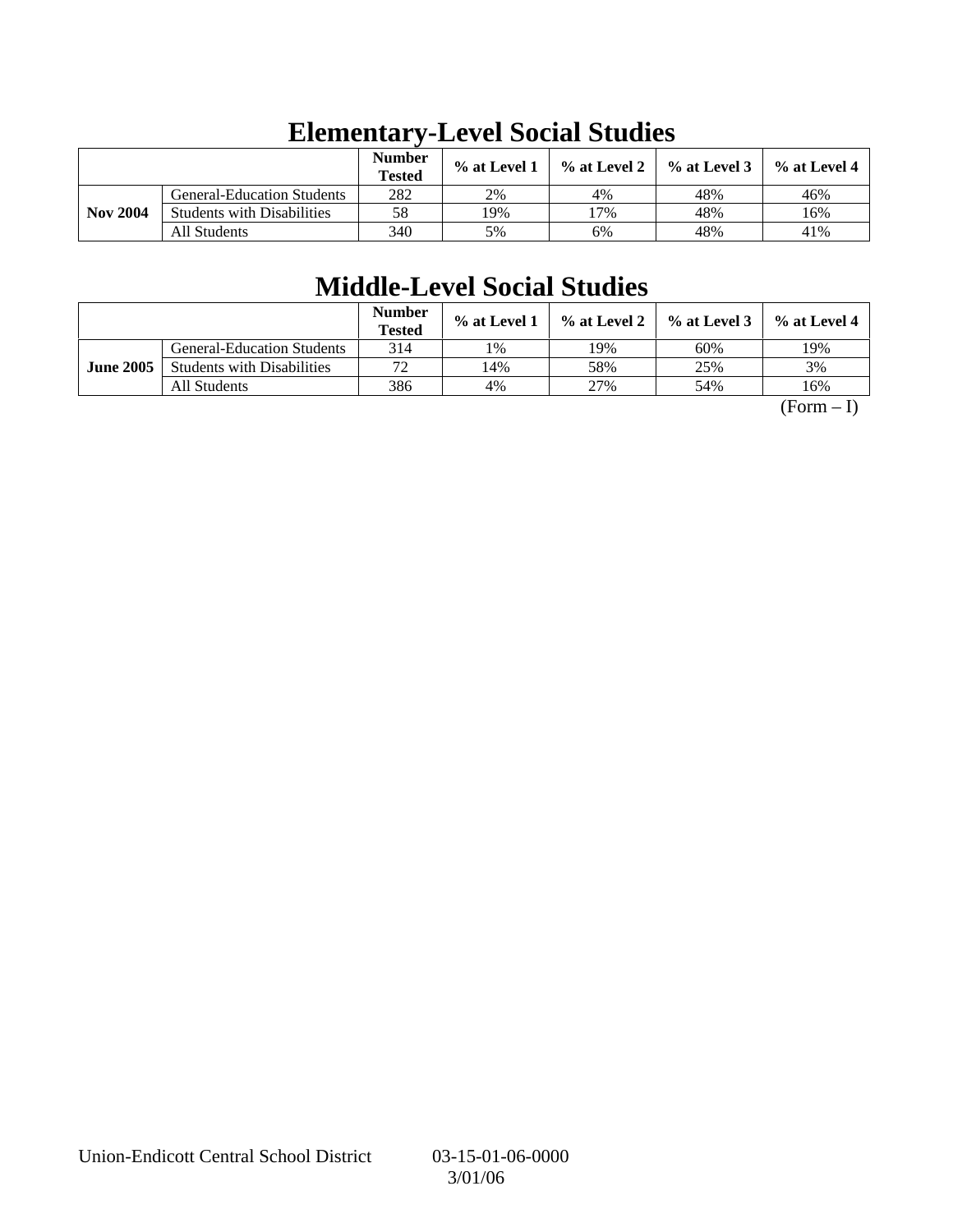### **New York State Alternate Assessments (NYSAA) 2004–05**

|                              | <b>Count of Students</b>                                                              |  |   |   |   |   |  |  |  |
|------------------------------|---------------------------------------------------------------------------------------|--|---|---|---|---|--|--|--|
| <b>Test</b>                  | Level 4<br><b>Tested</b><br><b>Not Tested</b><br><b>Level 1</b><br>Level 2<br>Level 3 |  |   |   |   |   |  |  |  |
| <b>Elementary Level</b>      |                                                                                       |  |   |   |   |   |  |  |  |
| Social Studies               |                                                                                       |  | # | # | # | # |  |  |  |
| <b>Middle Level</b>          |                                                                                       |  |   |   |   |   |  |  |  |
| Social Studies               |                                                                                       |  |   |   |   |   |  |  |  |
| <b>Secondary Level</b>       |                                                                                       |  |   |   |   |   |  |  |  |
| <b>English Language Arts</b> |                                                                                       |  | # | # | # | # |  |  |  |
| <b>Social Studies</b>        |                                                                                       |  | # | # | # | # |  |  |  |
| Mathematics                  |                                                                                       |  | # | # | # | # |  |  |  |
| Science                      |                                                                                       |  | # | # | # | # |  |  |  |

### **2001 Cohort Performance on Regents Examinations after Four Years**

|                              | <b>General-Education Students</b>  |                                      |                |                                    | <b>Students with Disabilities</b>    |                |                                    | <b>All Students</b>                  |                |  |
|------------------------------|------------------------------------|--------------------------------------|----------------|------------------------------------|--------------------------------------|----------------|------------------------------------|--------------------------------------|----------------|--|
|                              | Global<br><b>History</b><br>& Geo. | U.S.<br><b>History</b><br>$\&$ Gov't | <b>Science</b> | Global<br><b>History</b><br>& Geo. | U.S.<br><b>History</b><br>$\&$ Gov't | <b>Science</b> | Global<br><b>History</b><br>& Geo. | U.S.<br><b>History</b><br>$\&$ Gov't | <b>Science</b> |  |
| <b>Cohort Enrollment</b>     | 262                                | 262                                  | 262            | 27                                 | 27                                   | 27             | 289                                | 289                                  | 289            |  |
| Number Scoring 55–64         | 19                                 | 16                                   |                |                                    | 6                                    |                | 26                                 | 22                                   |                |  |
| Number Scoring 65–84         | 146                                | 128                                  | 125            |                                    | 6                                    | 16             | 153                                | 134                                  | 141            |  |
| Number Scoring 85–100        | 88                                 | 105                                  | 125            |                                    |                                      |                | 91                                 | 109                                  | 127            |  |
| <b>Approved Alternatives</b> |                                    |                                      |                |                                    |                                      |                |                                    |                                      |                |  |

 $\overline{(Form - J)}$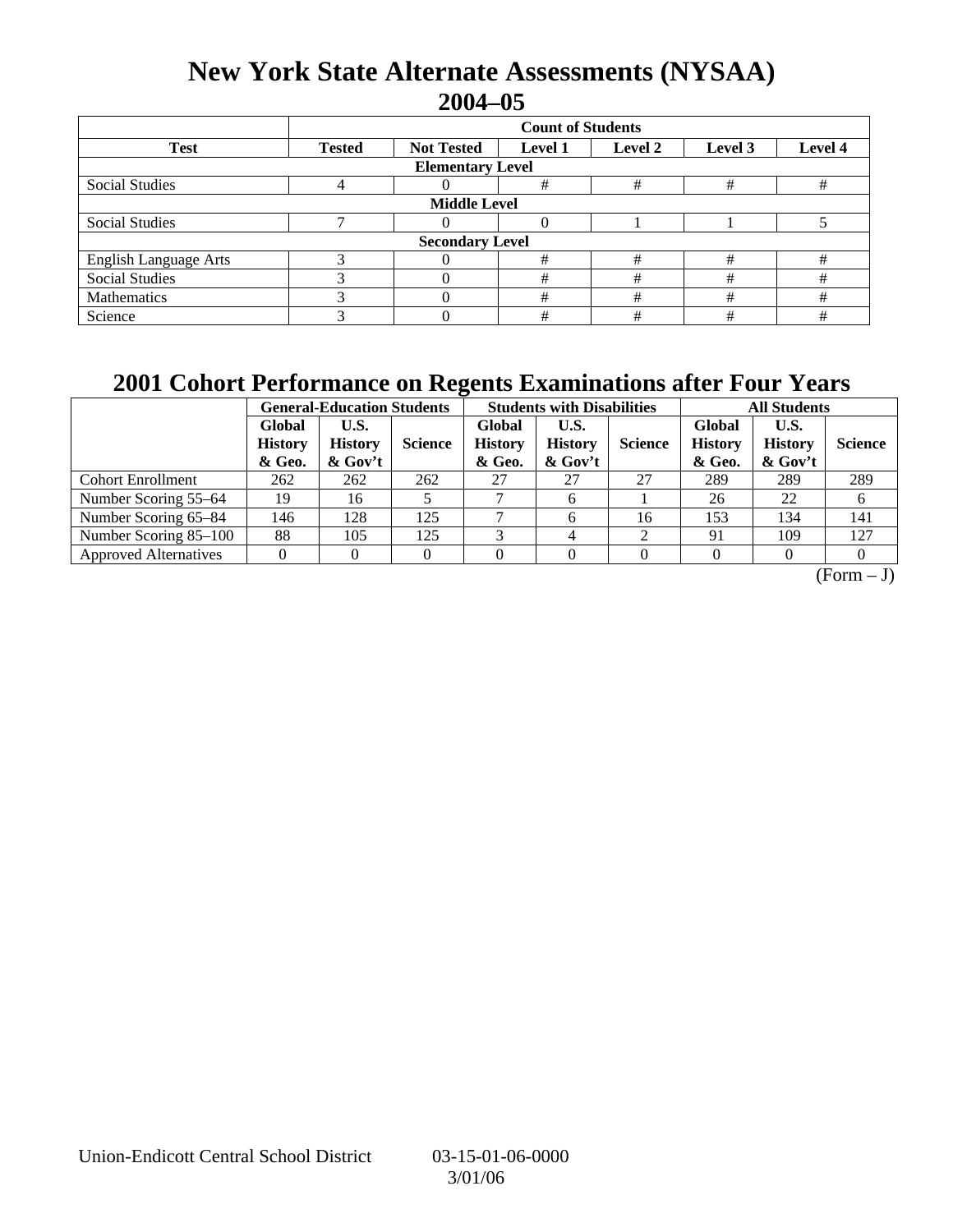### **New York State English as a Second Language Achievement Tests (NYSESLAT)\***

|                                           |             | <b>All Students</b>        |                                 | <b>Students with Disabilities</b> |                  |                           |  |  |  |
|-------------------------------------------|-------------|----------------------------|---------------------------------|-----------------------------------|------------------|---------------------------|--|--|--|
|                                           | $2002 - 03$ | $2003 - 04$<br>$2004 - 05$ |                                 | $2002 - 03$                       | $2003 - 04$      | $2004 - 05$               |  |  |  |
| Listening and Speaking (Grade K-1)        |             |                            |                                 |                                   |                  |                           |  |  |  |
| Number Tested                             |             | 6                          | 5                               |                                   | $\boldsymbol{0}$ | $\boldsymbol{0}$          |  |  |  |
| Beginning                                 |             |                            | $\overline{0}$                  |                                   | $\Omega$         | $\boldsymbol{0}$          |  |  |  |
| Intermediate                              |             | 1                          | 1                               |                                   | $\mathbf{0}$     | $\boldsymbol{0}$          |  |  |  |
| Advanced                                  |             | $\mathbf{1}$               | 3                               |                                   | $\mathbf{0}$     | $\boldsymbol{0}$          |  |  |  |
| Proficient                                |             | 3                          |                                 |                                   | $\mathbf{0}$     | $\boldsymbol{0}$          |  |  |  |
| Reading and Writing (Grade K-1)           |             |                            |                                 |                                   |                  |                           |  |  |  |
| Number Tested                             |             | 6                          | 5                               |                                   | $\boldsymbol{0}$ | $\boldsymbol{0}$          |  |  |  |
| Beginning                                 |             |                            | 3                               |                                   | $\mathbf{0}$     | $\overline{0}$            |  |  |  |
| Intermediate                              |             | $\overline{2}$             | $\boldsymbol{0}$                |                                   | $\boldsymbol{0}$ | $\boldsymbol{0}$          |  |  |  |
| Advanced                                  |             | $\overline{2}$             | $\overline{2}$                  |                                   | $\Omega$         | $\boldsymbol{0}$          |  |  |  |
| Proficient                                |             |                            | $\theta$                        |                                   | $\overline{0}$   | $\overline{0}$            |  |  |  |
| <b>Listening and Speaking (Grade 2-4)</b> |             |                            |                                 |                                   |                  |                           |  |  |  |
| <b>Number Tested</b>                      |             | 7                          | 6                               |                                   | $\mathbf{1}$     | $\boldsymbol{0}$          |  |  |  |
| Beginning                                 |             | $\mathbf{0}$               | $\overline{0}$                  |                                   | $\#$             | $\boldsymbol{0}$          |  |  |  |
| Intermediate                              |             | 1                          | $\mathbf{0}$                    |                                   | $\#$             | $\boldsymbol{0}$          |  |  |  |
| Advanced                                  |             | 3                          | $\overline{2}$                  |                                   | $\#$             | $\boldsymbol{0}$          |  |  |  |
| Proficient                                |             | 3                          | $\overline{\mathcal{L}}$        |                                   | #                | $\mathbf{0}$              |  |  |  |
|                                           |             |                            | Reading and Writing (Grade 2-4) |                                   |                  |                           |  |  |  |
| Number Tested                             |             | 7                          | 6                               |                                   | 1                | $\boldsymbol{0}$          |  |  |  |
| Beginning                                 |             | $\mathbf{0}$               | $\boldsymbol{0}$                |                                   | $\#$             | $\overline{0}$            |  |  |  |
| Intermediate                              |             | 3                          | 1                               |                                   | $\#$             | $\boldsymbol{0}$          |  |  |  |
| Advanced                                  |             | 3                          | 3                               |                                   | $\#$             | $\boldsymbol{0}$          |  |  |  |
| Proficient                                |             |                            | $\mathfrak{D}$                  |                                   | #                | $\overline{0}$            |  |  |  |
| Listening and Speaking (Grade 5-6)        |             |                            |                                 |                                   |                  |                           |  |  |  |
| Number Tested                             |             | 9                          | 9                               |                                   | $\mathbf{1}$     | $\overline{2}$            |  |  |  |
| Beginning                                 |             | $\mathbf{0}$               | $\theta$                        |                                   | $\#$             | $\#$                      |  |  |  |
| Intermediate                              |             | $\boldsymbol{0}$           | $\boldsymbol{0}$                |                                   | $\#$             | $\#$                      |  |  |  |
| Advanced                                  |             | $\mathbf{1}$               | 3                               |                                   | $\#$             | $\#$                      |  |  |  |
| Proficient                                |             | 8                          | 6                               |                                   | $\#$             | $\#$                      |  |  |  |
| Reading and Writing (Grade 5-6)           |             |                            |                                 |                                   |                  |                           |  |  |  |
| Number Tested                             |             | 9                          | 9                               |                                   | 1                | $\overline{2}$            |  |  |  |
| Beginning                                 |             | $\mathbf{0}$               | $\boldsymbol{0}$                |                                   | $\#$             | $\#$                      |  |  |  |
| Intermediate                              |             | $\overline{c}$             | $\boldsymbol{0}$                |                                   | $\#$             | $\#$                      |  |  |  |
| Advanced                                  |             | 6                          | 6                               |                                   | $\#$             | $\overline{\overline{t}}$ |  |  |  |
| Proficient                                |             | $\mathbf{1}$               | 3                               |                                   | $\#$             | $\#$                      |  |  |  |

\*The NYSESLAT was first administered in the 2002–03 school year, but complete data for all school districts were not available until 2003–04.

 $(Form - K)$